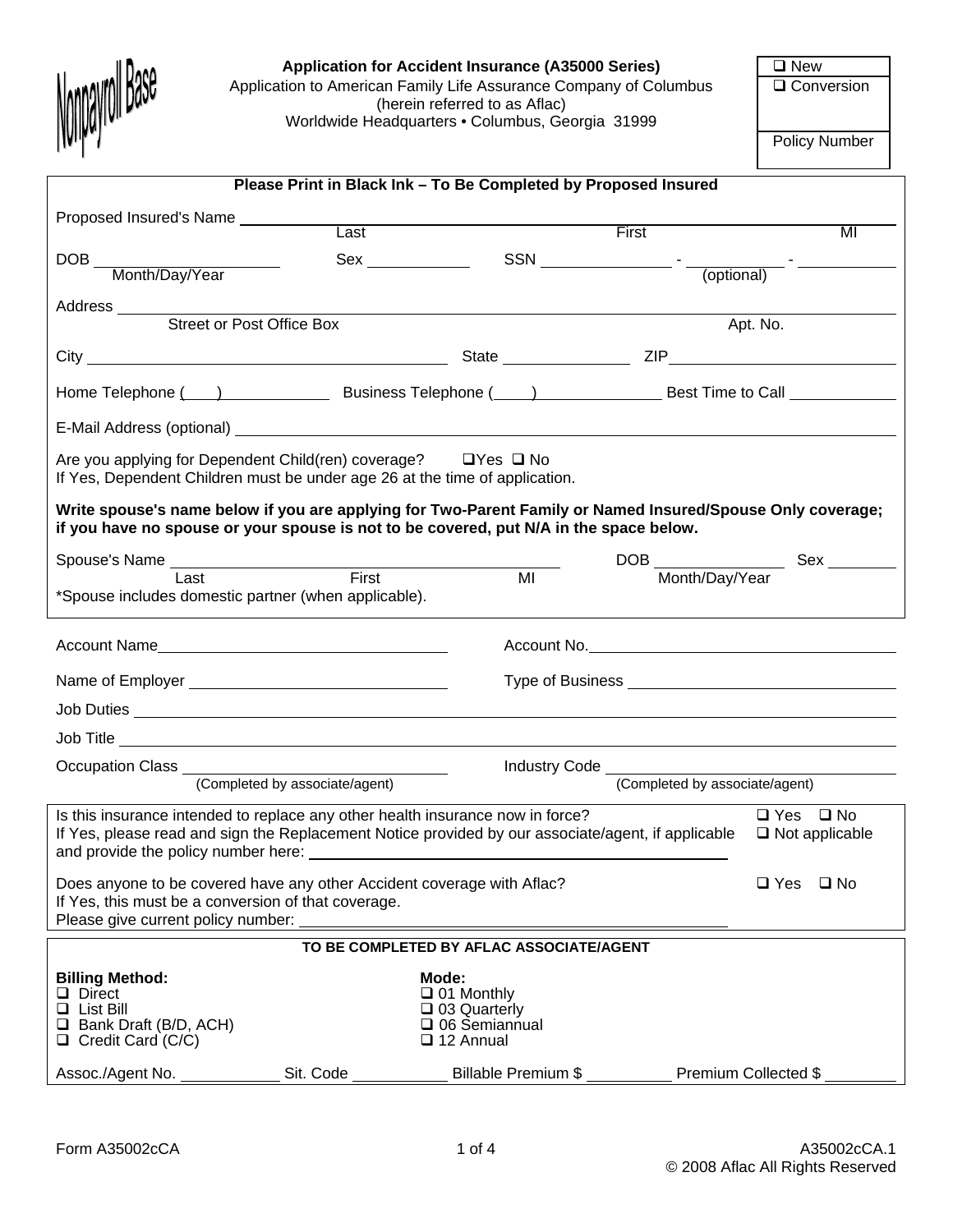| CHECK COVERAGE DESIRED: La Individual    | □ Two-Parent Family |                             |
|------------------------------------------|---------------------|-----------------------------|
| One-Parent Family                        |                     | □ Named Insured/Spouse Only |
| Class: 0A 0B 0C 0D 0E                    |                     |                             |
| <b>24-Hour Accident</b>                  | <b>Premium</b>      |                             |
| Accident Essentials Policy Series A35B24 |                     | <b>⊠ After-Tax Only</b>     |
| □ Plan 1 Accident Policy Series A35100   |                     |                             |
| □ Plan 2 Accident Policy Series A35200   |                     |                             |
| <b>Total Premium</b>                     |                     |                             |

#### **BENEFICIARY INFORMATION**

**PLEASE NOTE: We do not recommend that you name a minor child as your beneficiary. If you name a minor child as your beneficiary, any benefits due your minor beneficiary will not be payable until a guardian for the financial estate of the minor is appointed by the court or such beneficiary reaches the age of majority as defined by your state. If there is no beneficiary, Aflac will pay any applicable benefit to your estate.** 

#### **PRIMARY BENEFICIARY**

| FULL NAME<br>(Last, First, MI) | <b>RELATIONSHIP</b> | CITY/STATE | DATE<br>OF BIRTH | % OF<br><b>PROCEEDS</b> |
|--------------------------------|---------------------|------------|------------------|-------------------------|
|                                |                     |            |                  |                         |
|                                |                     |            |                  |                         |

#### **CONTINGENT BENEFICIARY**

| <b>FULL NAME</b><br>(Last, First, MI) | <b>RELATIONSHIP</b> | CITY/STATE | <b>DATE</b> | % OF<br>OF BIRTH   PROCEEDS |
|---------------------------------------|---------------------|------------|-------------|-----------------------------|
|                                       |                     |            |             |                             |
|                                       |                     |            |             |                             |

### **PLEASE COMPLETE THE FOLLOWING QUESTIONS IF YOU ARE APPLYING FOR AN ACCIDENT POLICY.**

1. Has anyone to be covered, within the last five years: been convicted of a felony; been charged two or more times with operating a vehicle while under the influence of alcohol or drugs; been charged three or more times with a moving violation; or is currently on parole or incarcerated in a correctional institution?  $\Box$  Yes  $\Box$  No

If you answered Yes to Question 1 above, you are not eligible for accident coverage. Please indicate to which person any "Yes" answer applies.

□ Proposed Insured □ Spouse □ Child

**Name of person** 

**The person indicated above will not be covered by the policy. If the Proposed Insured, a policy will not be issued; therefore, do not submit this application.** 

**If a Child, are there other children to be covered? Yes No** 

### **APPLICANT'S STATEMENTS AND AGREEMENTS**

- I understand that the Effective Date of the policy will be the date recorded in the Policy Schedule by Aflac Worldwide Headquarters. It is not the date this application was signed by me.
- I acknowledge receipt of, if applicable:<br>□ Replacement Notice
	-
	-
	- Replacement Notice *Guide to Health Insurance for People With Medicare*
		- $\Box$  Fair Credit Reporting Notice
- I understand that (1) the policy of insurance I am now applying for will be issued based upon the written answers to the questions and information asked for in this application and any other pertinent information Aflac may require for proper underwriting; (2) the policy, together with this application, endorsements, benefit agreements, riders, and attached papers, if any, constitutes the entire contract of insurance; and (3) no change to the policy will be valid until approved by Aflac's president and secretary and noted in or attached to the policy.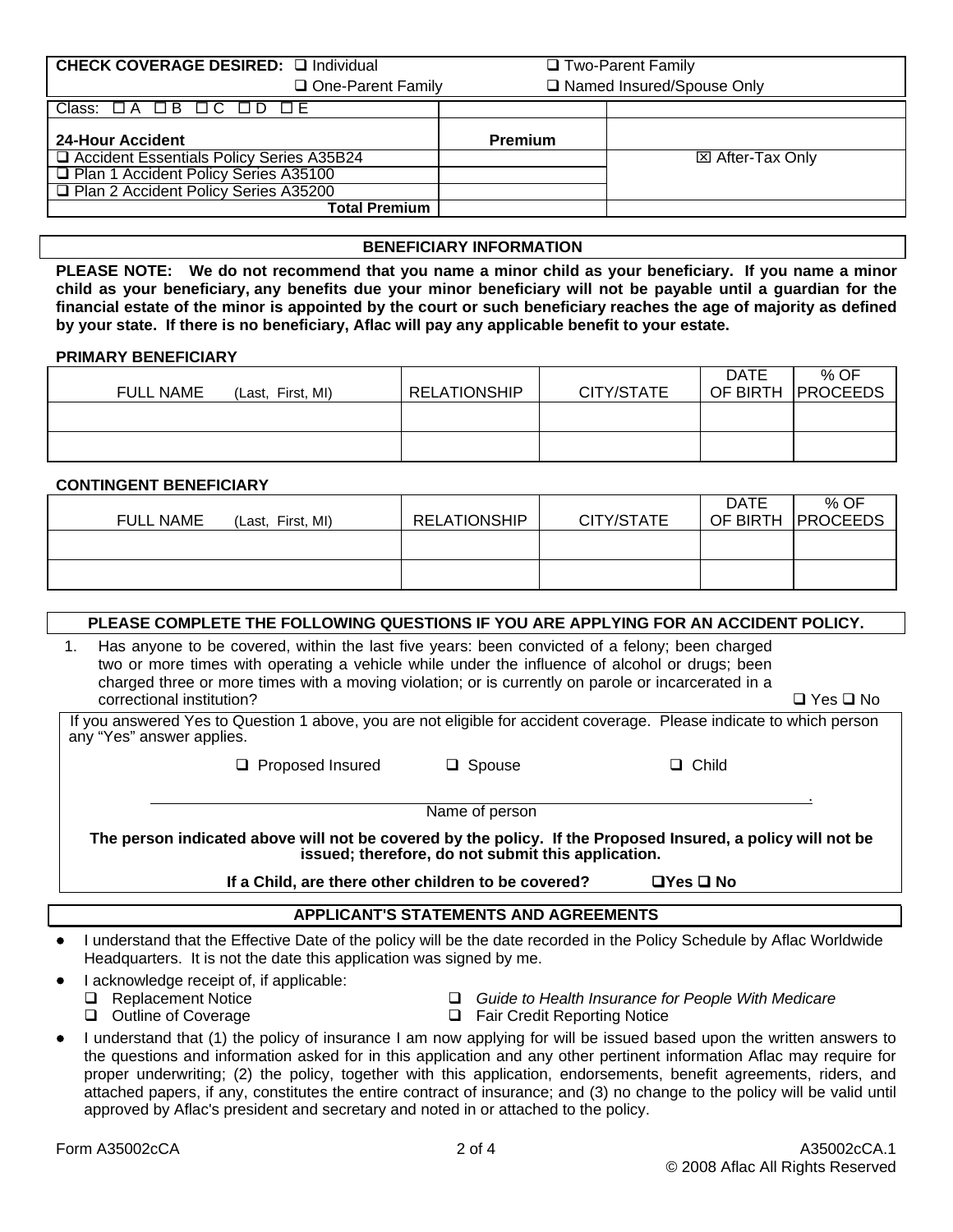- I understand that (1) Aflac is not bound by any statement made by me, or any associate/agent of Aflac, unless written herein and (2) the associate/agent cannot change the provisions of the policy or waive any of its provisions either orally or in writing.
- I understand that the premium amount listed on this application represents the premium amount that my employer will remit to Aflac on my behalf. I further understand that this amount, because of my employer's billing/payroll practices, may differ from the amount being deducted from my paycheck or the premium amount quoted to me on an online enrollment system, if applicable.
- If I am applying to replace existing Aflac coverage with this policy, I acknowledge that the policies may have different benefits and that I should make a comparison to personally determine which is best for me. I understand and agree that I am terminating my current Aflac policy and its benefits for the benefits provided in this Aflac policy.
- I have reviewed the statements and answers I have provided on this application. I understand that this policy is to be issued based upon these statements and answers, and any other pertinent information Aflac may require for proper underwriting. The answers are complete and true to the best of my knowledge and belief. I understand that all statements made in this application are

deemed representations and not warranties but that material misrepresentations herein may result in loss of coverage under this policy.

### **NOTICE OF INFORMATION PRACTICES**

To issue an insurance policy, Aflac may need to obtain additional information about you and any other persons proposed for insurance. Some information will come from you and some may come from other sources. That information and any other subsequent information collected by Aflac may in some circumstances be disclosed to third parties without your specific consent. Information relating to HIV, AIDS, or ARC status will not be disclosed. You have the right to access and correct the information collected about you, except information that relates to a claim, or to a civil or criminal proceeding. If you wish to have a more detailed explanation of our information practices, please submit a written request to our worldwide headquarters. This notice applies only in Arizona, California, Connecticut, Georgia, Illinois, Kansas, Maine, Massachusetts, Minnesota, Montana, Nevada, New Jersey, North Carolina, Ohio, Oregon, Virginia, and Wisconsin.

## **AUTHORIZATION TO OBTAIN AND DISCLOSE INFORMATION**

I authorize the following to give information (as defined below) to American Family Life Assurance Company of Columbus (Aflac) or any person or entity acting on its part: any medical professional, medical care institution, insurer (including Aflac, with respect to other Aflac coverages), reinsurer, government agency (including departments of public safety and motor vehicle departments), MIB, Inc., formerly known as the Medical Information Bureau, consumer reporting agency, or employer.

 "Information" means facts or opinions relating to my past, present, or future physical or mental health or condition (excluding psychotherapy notes), employment, other insurance coverage, driving record, or any other medical or nonmedical facts that Aflac deems appropriate to determine eligibility for insurance or to evaluate a claim for benefits during the time this authorization is valid. I also authorize Aflac to give information to MIB, Inc.

I understand that any disclosure of health information to Aflac for the purpose of determining eligibility for coverage other than health plan coverage means the information may no longer be protected by federal privacy regulations. I further understand, however, that such information may be redisclosed only in accordance with other applicable laws or regulations.

I understand that this information will be used by Aflac for enrollment or to determine eligibility for insurance or for underwriting or risk rating (where applicable) purposes and, should coverage be issued, the information may be used to contest a claim for benefits or the issuance of the policy itself during the contestability period provided in the policy.

I understand that Aflac is conditioning the issuance of coverage on the provision of this authorization, and that, while I may refuse to sign this authorization, my refusal to do so could result in coverage not being issued.

I understand that I may revoke this authorization at any time, except to the extent that (1) Aflac has taken action in reliance on this authorization or (2) other law provides Aflac with the right to contest a claim under the policy or the policy itself. My revocation must be submitted in writing to Aflac, Attn: Policy Service, 1932 Wynnton Road, Columbus, GA 31999.

Unless otherwise revoked, I agree that this authorization will expire on the earlier of the date Aflac notifies me of its declination of my application for coverage or, if a policy is issued, two years from the policy effective date.

I agree that a copy of this authorization is as valid as the original.